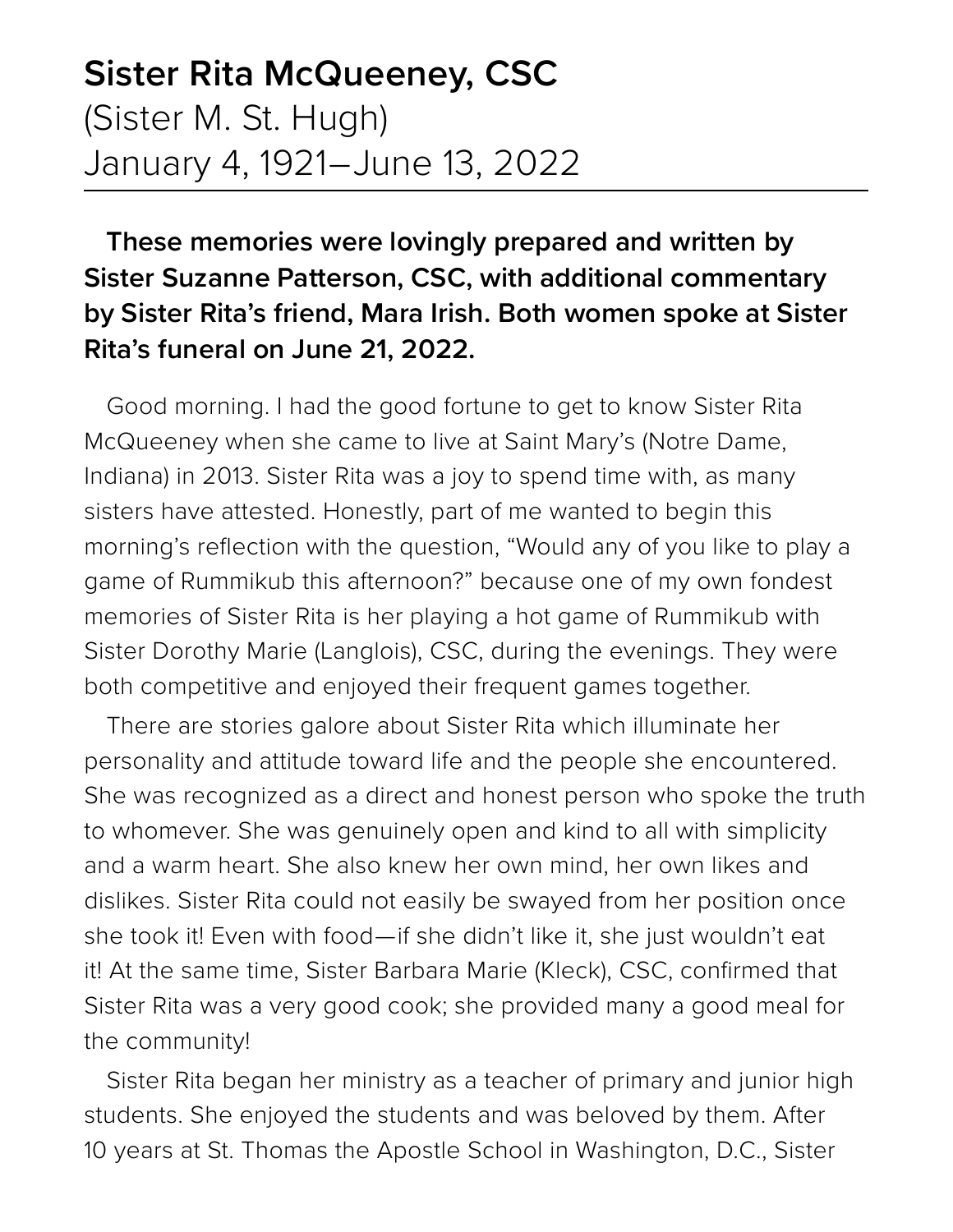Rita was transferred to St. Pius School in Redwood City, California. How could this be? Her parents prevailed upon the provincial superior to reconsider. Two pages of signatures on a petition did not dissuade Mother M. Loretto (Conway), CSC. Mother wrote the parents that it was Sister Rita who had requested the change! She wrote, "Sister Rita wishes to spend some time in our schools in the West. Since her home is in the East, we can hope that she will soon return." Simply put, Sister Rita was always very interested in getting to know people, including her own Holy Cross sisters in the West, and that was that! Sister Rita did return to the East eventually.

In 1975, after 34 years of teaching, Sister Rita became a hospital chaplain. She had a kind manner toward those in grief and pain and responded intuitively in crises and emergency situations. As she said, "I worked on all the floors, but the emergency room was my favorite." She felt so at home at Holy Cross Hospital (Silver Spring, Maryland) that she received permission to use funds from her family to commission a statue of St. Joseph the Worker in honor of her father, Hugh McQueeney. The statue was placed in a wooded garden area of Holy Cross Hospital in 1979, and it continues to comfort the sick to this day. Sister Rita wrote, "The highlight of my ministry was ministering to the sick and dying at Holy Cross Hospital."

Sister Rita had a wonderful talent for cultivating plants. She could make any ragged plant come to life and be restored. She had a special way with Christmas cactus and elegant Easter orchids. Often during Rita's days at Saint Mary's, one could see her checking out the plants on the windowsills and watering them carefully. As Sister M. Adria (Connors), CSC, wrote in Rita's obituary, "To observe her tender loving care of plants was itself a meditation on mutuality in love and healing. There was something reciprocal between the planter and the planted that made them both able to bloom."

Katheen Shipley, Sister Rita's niece, shared many wonderful memories of times spent together. She wrote that Sister Rita loved walking along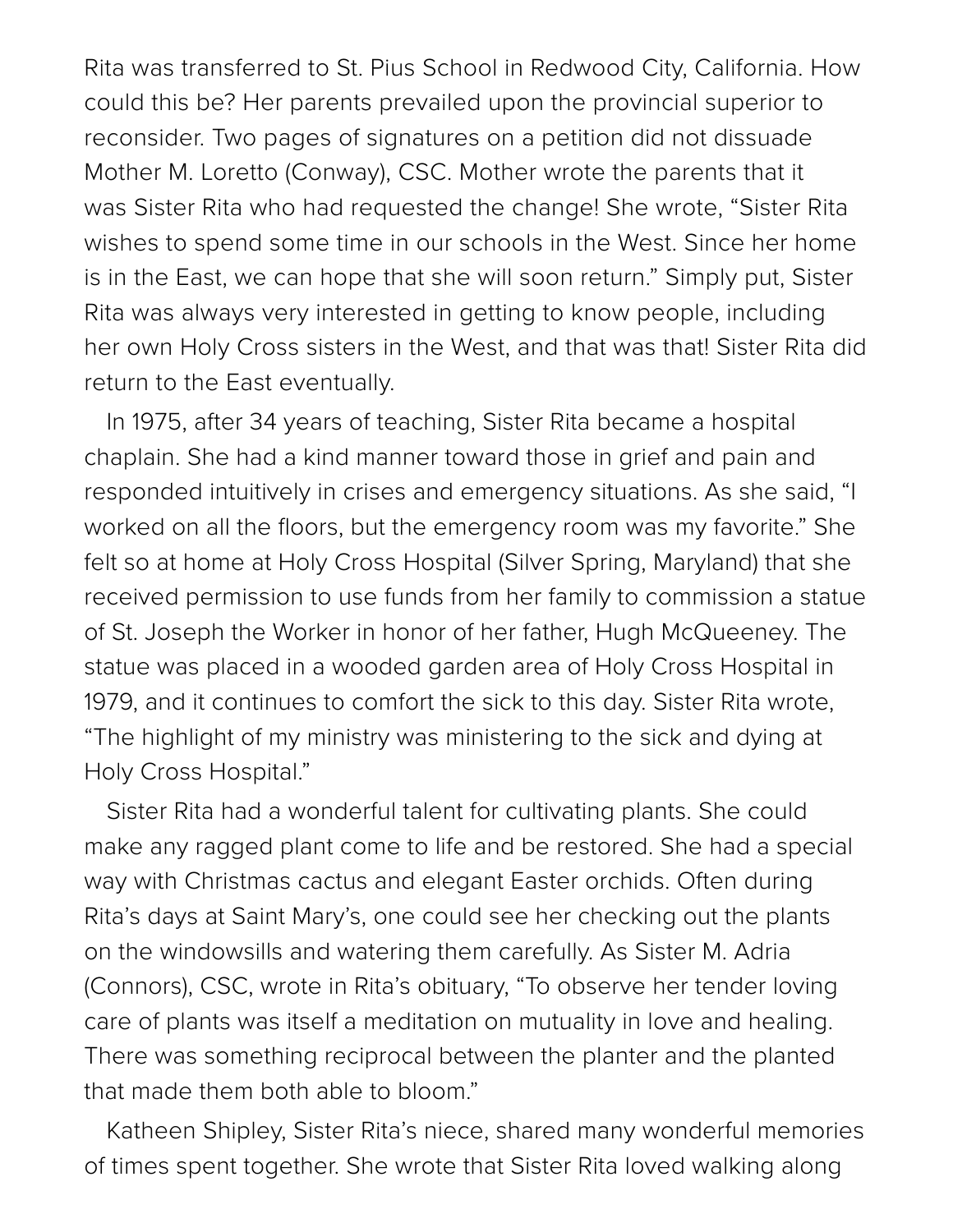the ocean for hours at Duck, North Carolina, and she also enjoyed going crabbing at the southern Maryland home of her nephew, Bobby McQueeney.

Kathleen wrote this about her personal experiences of her aunt: "In 1999, we went to Europe together, visiting France, Switzerland and Austria. We visited the Holy Cross motherhouse in Le Mans, France, and spent a few nights there. Aunt Rita's French wasn't very good, but she loved visiting the sisters there. I was able to speak to them in French. We also went to Paris, and Aunt Rita was always telling me to watch my purse because of pickpockets. She wore a fanny pack around her waist and always had her hands on it to keep it safe. We had just gotten on the metro in Paris and suddenly a young man pushed the stop button on the train and told us to get off. Aunt Rita said no! He then showed us a sign that said 'police' and told her again to get off. Again she said no! Then he held up a small change purse that said Notre Dame on it and asked if it was hers. She said yes and he said that this gentleman had taken it from her fanny pack and now we needed to go to the police station and file a report. So, the plainclothes policeman, the pickpocket with a heavy wool coat (it was August in Paris), Aunt Rita and I all got in the police car together! What memories I have of that trip! We were also able to visit Interlaken, Switzerland, where Aunt Rita's brother, Joe, was stationed for a while during World War II. We were even able to find the hotel pictured on the postcard that he had sent to his family while he was in the war. Aunt Rita loved this trip!"

Kathleen continued, "While Aunt Rita was at Saint Angela Hall (Kensington, Maryland), I came many times for lunch, visiting with her and the sisters there. Since I had gone to Holy Cross Academy (Kensington, Maryland), I knew many sisters who were now at Saint Angela's. Aunt Rita took wonderful care of all the flowers. She loved the flowers and the flowers loved her. After Aunt Rita came to Saint Mary's, I was able to visit her each year, staying in the guest house. My cousin, 'little Rita,' came with me many times and we took Aunt Rita and some of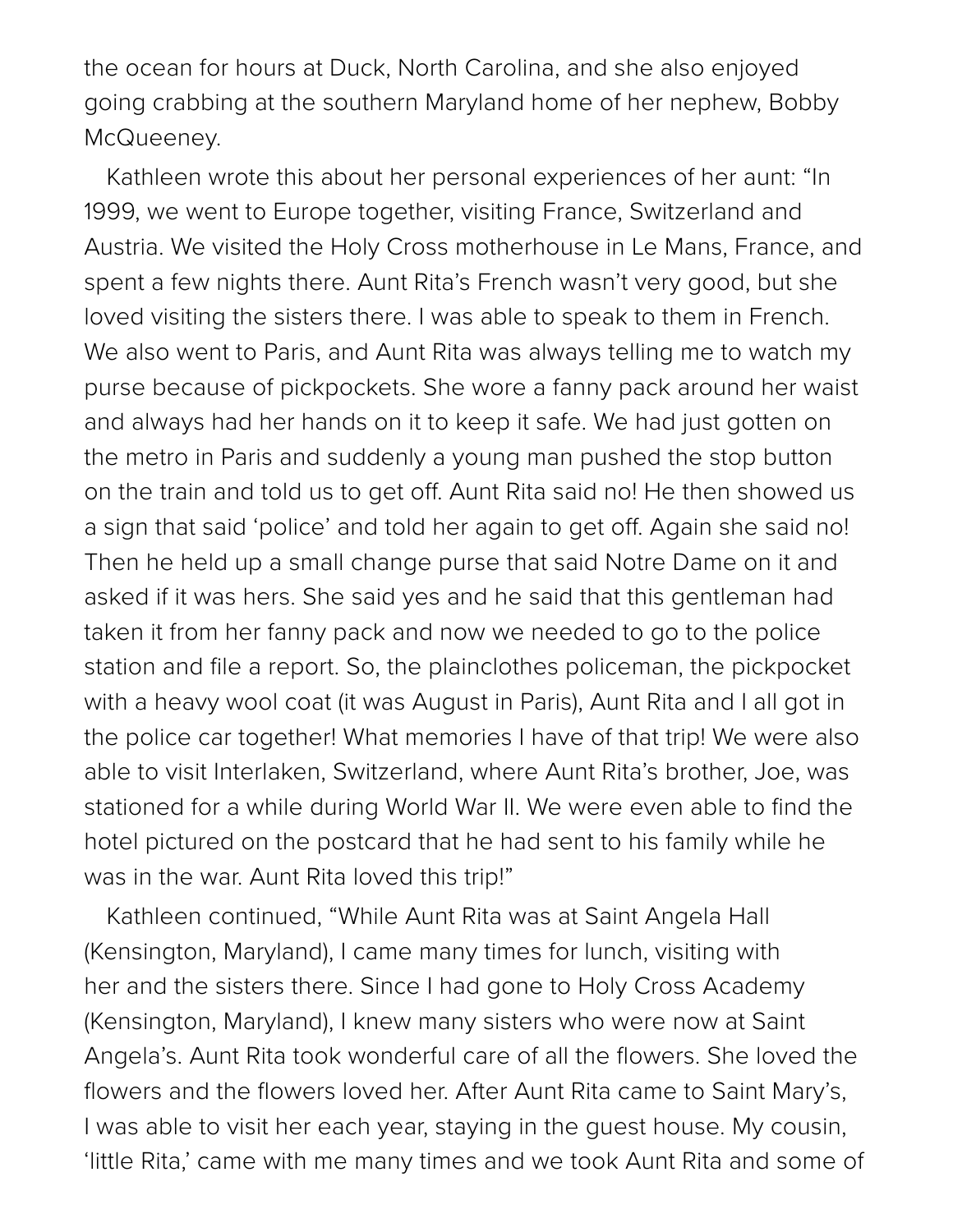her friends shopping and out to dinner. They loved that, especially Sister Dorothy Marie. For Aunt Rita's 75th jubilee, 17 family members were able to come and help her celebrate. She was the only sister celebrating her 75th who was able to walk into the church on her own. I am so happy that I was able to come and see Aunt Rita while she was at Saint Mary's. I have wonderful memories of all my visits. Thank you for taking such good care of her!"

Stephen Utley, a longtime friend of the sisters, shared on Facebook that "Like Sister Rita, I 'fell in love' with the Holy Cross sisters when I was a boy. Their teaching skills and devotion to our Lord were an inspiration. I recall each and every one of them and renew my strength and faith thinking of their example. Sister Rita's obituary reads like the Beatitudes and the spiritual and corporal works of mercy. She lived a life in the fullness of Christ's love and shared that love with others."

In closing, I now invite Sister Rita's friend Mara Irish to share her memories.

"I have so many stories of my friend, Rita, that it is hard to pick a few to share. I first met Rita my junior year of college. I have to be honest; it is very difficult to stay faithful at such a busy time in a young woman's life. But I have never looked forward to Sundays more in my entire life than I did for the two years I was at Saint Mary's College (Notre Dame, Indiana), and the two additional years I spent in South Bend, Indiana, after graduation. Each Sunday was the same for me. I always got to 11 o'clock Mass and found my place between Sister Rita and Sister Dorothy Marie. Afterward, we'd all have lunch together in the cafeteria, always taking what we called 'the scenic route' through the hallway filled with plants, since Rita loved them so much. Rita would usually chastise me for not finishing everything on my plate and would tell me how her father would never allow her to do such a thing. Yet she would still enjoy the milkshake I'd make us all for dessert. We would water and inspect the plants together after lunch, going around to each floor. I would often offer to help, and she would scoff and say, 'And how do